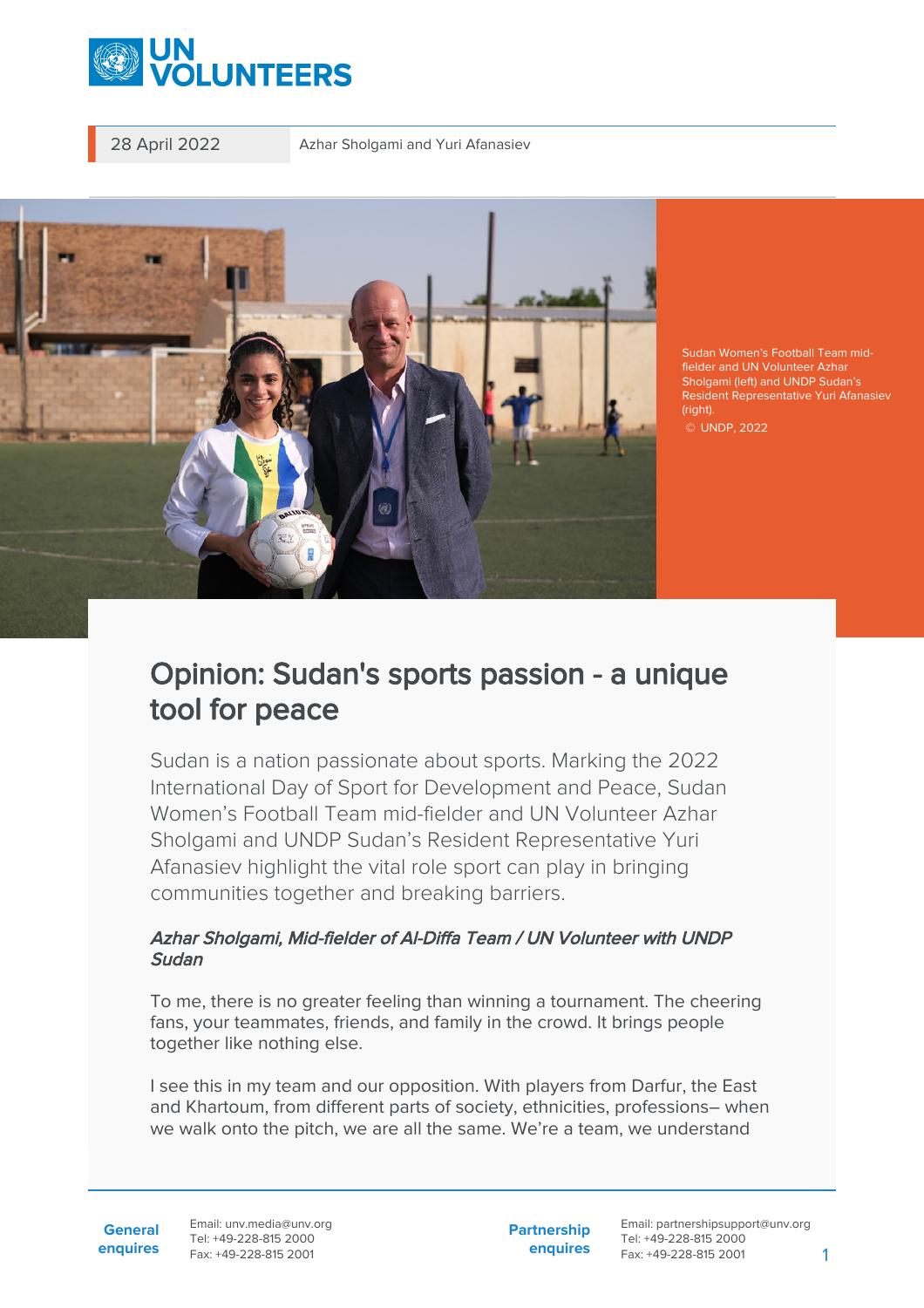

one another, and as women, we are here to fight the same cause of making sport a more accessible and safer practice for women.

That's the magical thing about sports. It doesn't matter who you are, your gender or where you're from – the shared passion and cause for the game is something all can have in common.

I see this regularly in my work, which is why I enjoy it. On a recent trip to Gedaref, relations between a local community and a nearby refugee community were strained. We asked what the community's pressing needs were, expecting them to raise issues of employment or shelter.

Instead, they requested a football pitch for their children – giving them, and those from the camp, a chance to come together. For them, this was important.

In Nyala, as part of UNDP's Sports for Peace efforts, we recently opened a renovated sports pitch, providing young women and men from local communities and IDP camps a chance to connect and have some fun.

On both occasions, when I saw their happiness, eagerness, and hope, it really hit me – sport is about so much more than football, or volleyball, or whatever your passion. It is a life-changing experience. It is a way to come together. The conversations that start on the pitch, on the side-lines, and in the stadium provide a starting point, even for people with different opinions.

Just a few years ago, I gave away my only pair of football boots. Culturally and politically, I was made to feel like sport wasn't an option for me or any woman in Sudan. I felt I couldn't play. To lose your passion because of your gender, it's a horrible feeling.

But now, walking onto a pitch in my team's jersey, nothing can stop me – and I hope other women and girls feel the same.

Today, women's sport in Sudan is going from strength to strength. In 2019, we held our first national women's football tournament. This year Sudan's newly established female football team qualified for their first international tournaments - the 2021 Arab Women's Cup as well as the African Women's Cup. As a player, these women have been an inspiration to me, and to so many others.

Yes, this has been a huge transition in a short time. It is challenging, it is different. But that progress means a lot to the young women of Sudan. It feels hopeful.

**General**

**enquires** Fax: +49-228-815 2001 Email: unv.media@unv.org Tel: +49-228-815 2000

**Partnership enquires**

Email: partnershipsupport@unv.org Tel: +49-228-815 2000 Fax: +49-228-815 2001 2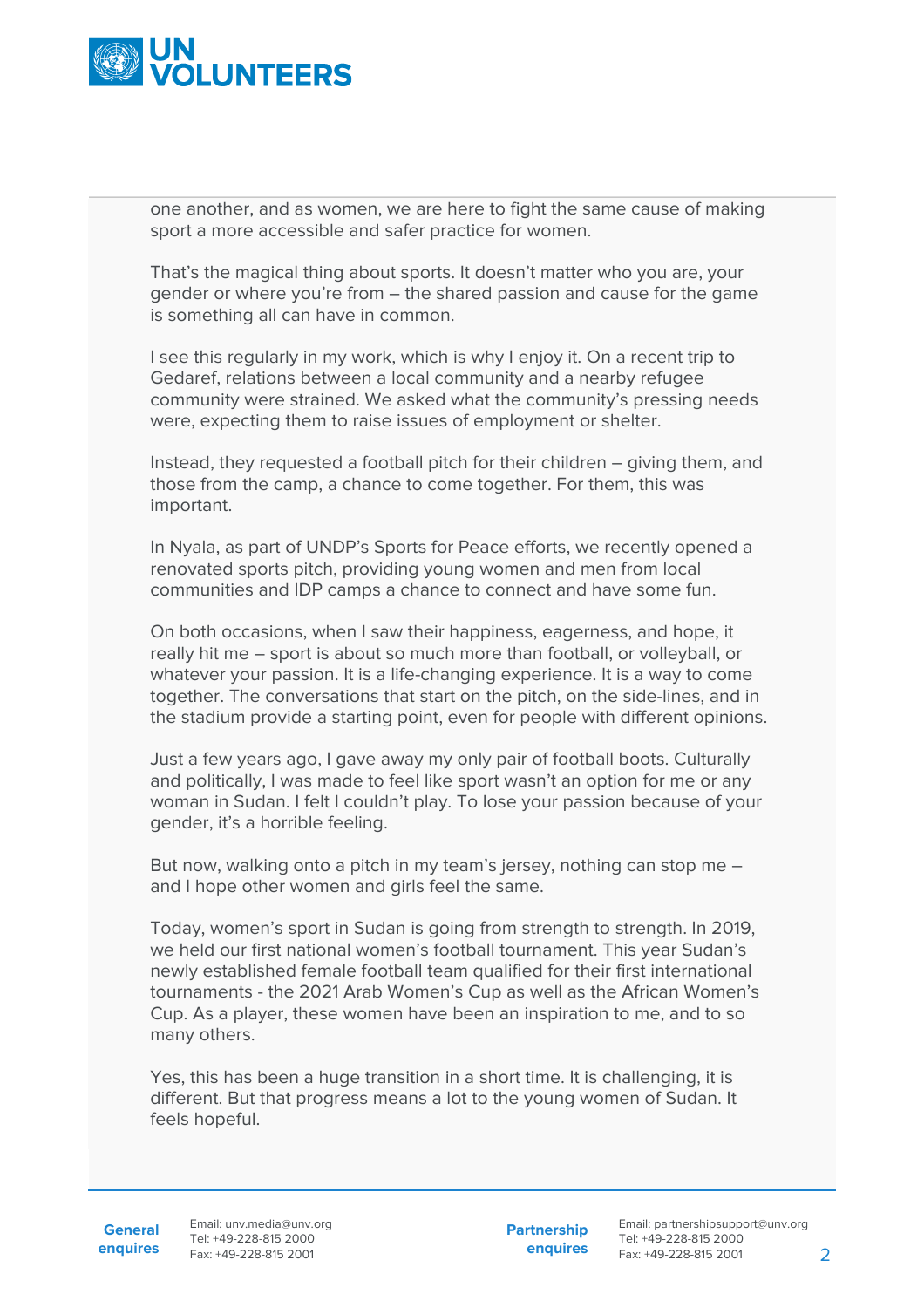

Sport is for everyone. It opens doors, it starts discussions – whether between communities, or about the role of women in society – but most importantly it brings people together and gives us a chance to heal. whatever the challenges in the past.

## Yuri Afanasiev, Resident Representative for UNDP Sudan - with a 32-year global development career

If you want people to talk, find something impossible to disagree on. Cuisine, culture, and sports are things that unify any nation, and – even as a Russian – I am yet to see a country more obsessed with football than Sudan.

Working with Azhar, and visiting many of Sudan's states, I have seen firsthand the passion for sports that unifies communities and provides opportunities for young men and women on and off the field.

Practically, as a peacebuilding tool, sport is a common language. For UNDP, peace is our number one priority in Sudan. We devote much of our time and resources to supporting peacebuilding nationwide, and assisting hundreds of communities with conflict resolution, job creation, and infrastructure to ensure stability.

But sometimes, what we would call a 'soft peacebuilding mechanism' is required. Combined with Sudan's passion for the game, and its mostly youthful population, sport offers a unique pathway to peace.

At present, we support tens of thousands of players from local communities and IDP and refugee camps in hundreds of football and volleyball teams across Darfur, Blue Nile, South Kordofan and Gedaref.

For the players themselves, the young women and men around the country, sport may just be something to look forward to amid particularly challenging times, or a chance to be healthier, build discipline, or spend time with friends.

But it can be so much more – not just as a peacebuilding tool, but as Azhar and her teammates show, a chance to break barriers, take a positive path, and create opportunities.

As UNDP, we are planning to significantly expand our Sports for Peace programme, giving young people across the country a chance to do what they love, with good equipment and good facilities – and give their

**Partnership enquires**